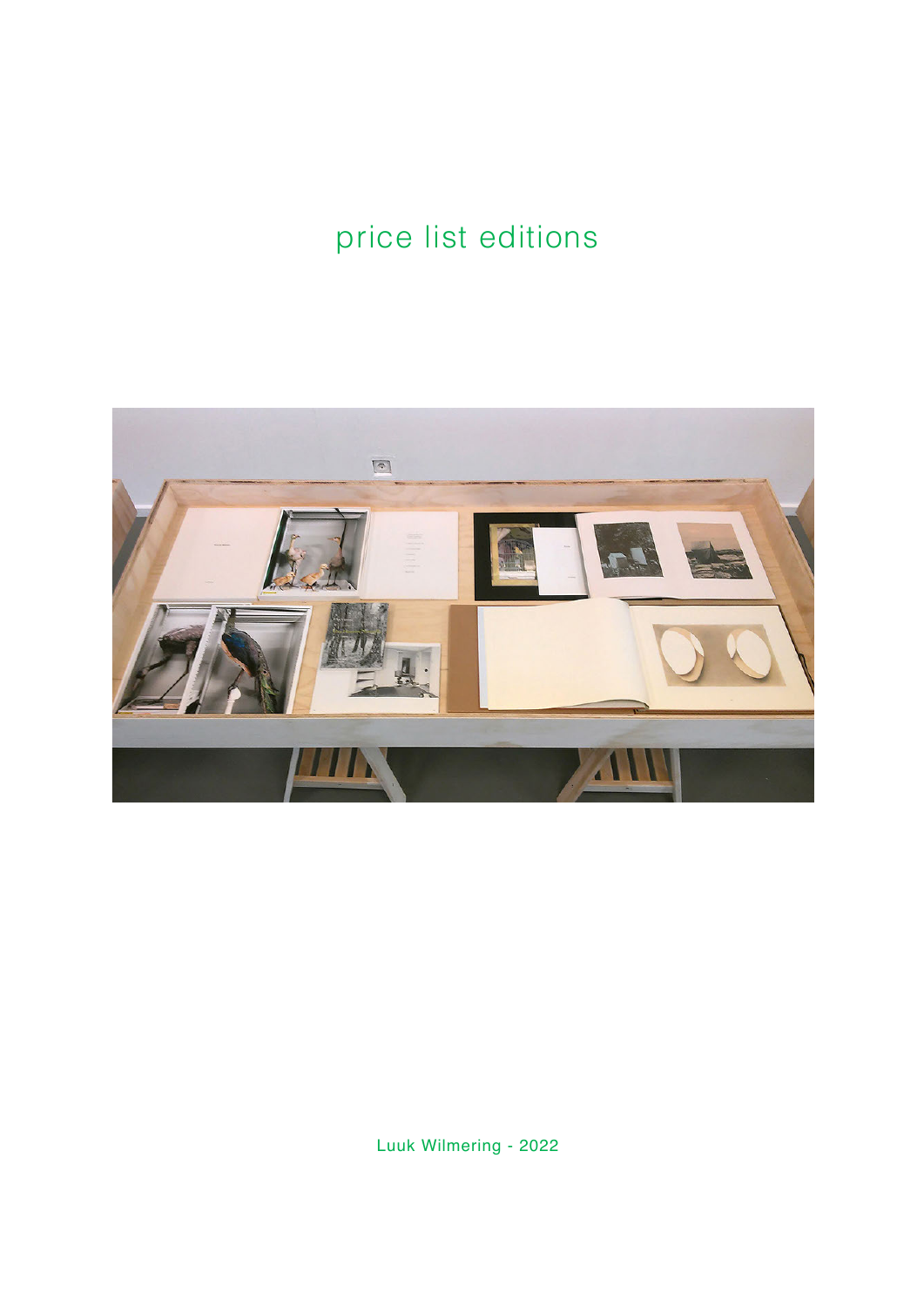# *The story of my life*

| <b><i>UNLINE ON MY LIFE</i></b><br><b>AND ARTISTS</b> |                                                         |   |         |
|-------------------------------------------------------|---------------------------------------------------------|---|---------|
| edition of                                            | 60<br>(numbered and signed on back)                     | € | $85, =$ |
| book in cassette                                      | 2003<br>with 2 photos in b/w offset                     |   |         |
| size                                                  | 23 x 34,5 cm - oblong                                   |   |         |
| <b>Interview</b>                                      |                                                         |   |         |
| <b>Luca Wilmiertow</b><br>televie                     |                                                         |   |         |
| edition of                                            | 250<br>100<br>(numbered and signed on backpage)<br>2004 | € | $20, =$ |
| photobook                                             | b/w offset, softcover, 28 pages                         |   |         |
| size                                                  | 11 x 16,5 cm - oblong                                   |   |         |
| I should've known                                     |                                                         |   |         |



| oplage: | 250                                            | $25 =$ |
|---------|------------------------------------------------|--------|
|         | 2002                                           |        |
|         | zw/w offset, hardcover, 16 pages, 23,5 x 17 cm |        |

 $\_$  , and the state of the state of the state of the state of the state of the state of the state of the state of the state of the state of the state of the state of the state of the state of the state of the state of the

# *Ik zag je pas toen je groen was*



| oplage: | 250                                                           | $25. =$ |
|---------|---------------------------------------------------------------|---------|
|         | 2004                                                          |         |
|         | offset, hardcover, 16 pages (Nederlandse tekst), 23,5 x 17 cm |         |

# *Zomaar vanzelf*



edition of 100 (numbered and signed)  $\epsilon$  30,= CD 2005<br>CD audio audiodisc with print in balck cardboard box, dur. 46 minutes (Dutch text) size 14 x 12,8 cm

 $\_$  , and the set of the set of the set of the set of the set of the set of the set of the set of the set of the set of the set of the set of the set of the set of the set of the set of the set of the set of the set of th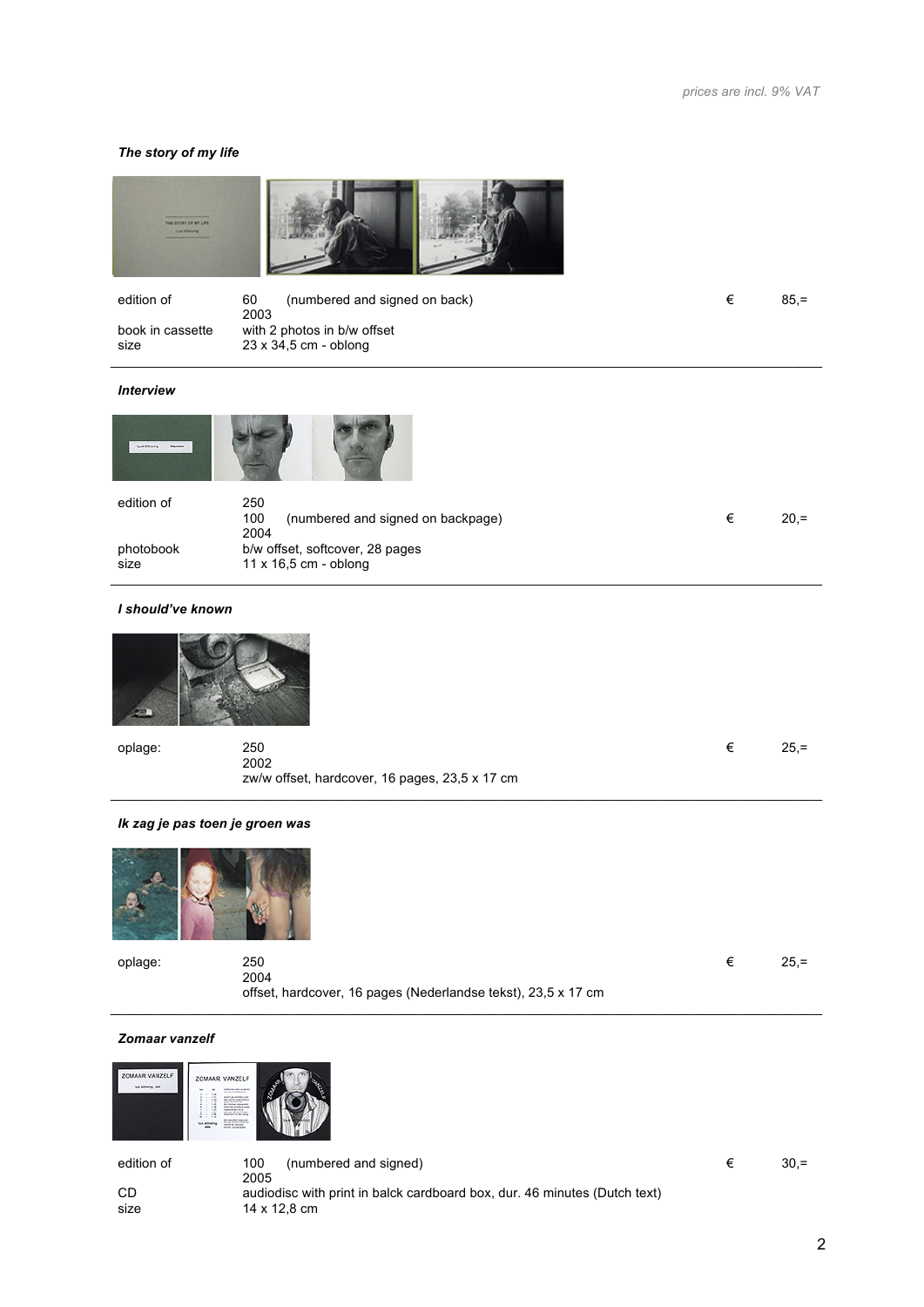# *A Personal Geographic*



| edition of   | 1000<br>2005                                                            | $20. =$ |
|--------------|-------------------------------------------------------------------------|---------|
| book<br>size | color offset, hardcover, 64 pages (Nederlands/Engels)<br>24.5 x 17.5 cm |         |

#### *KUIFJE, een beetje in de war*

| coint<br>EEN BEETJE<br><b>College</b> |                                                                            |   |         |
|---------------------------------------|----------------------------------------------------------------------------|---|---------|
| edition of                            | (numbered en signed on frontpage)<br>125<br>2006                           | € | $25, =$ |
| size                                  | 2 pages in color offset, with cardboard cover (Dutch text)<br>30,5 x 22 cm |   |         |

 $\_$  , and the set of the set of the set of the set of the set of the set of the set of the set of the set of the set of the set of the set of the set of the set of the set of the set of the set of the set of the set of th

#### *The total homeless package*



#### *See for one second sea*



edition of 20 (numbered and signed on backpage)  $\epsilon$  85,= 2007 inkjetprint, with carbonsheet and photo in offset print, 49 sheets (English text) size 15 x 21,5 cm - oblong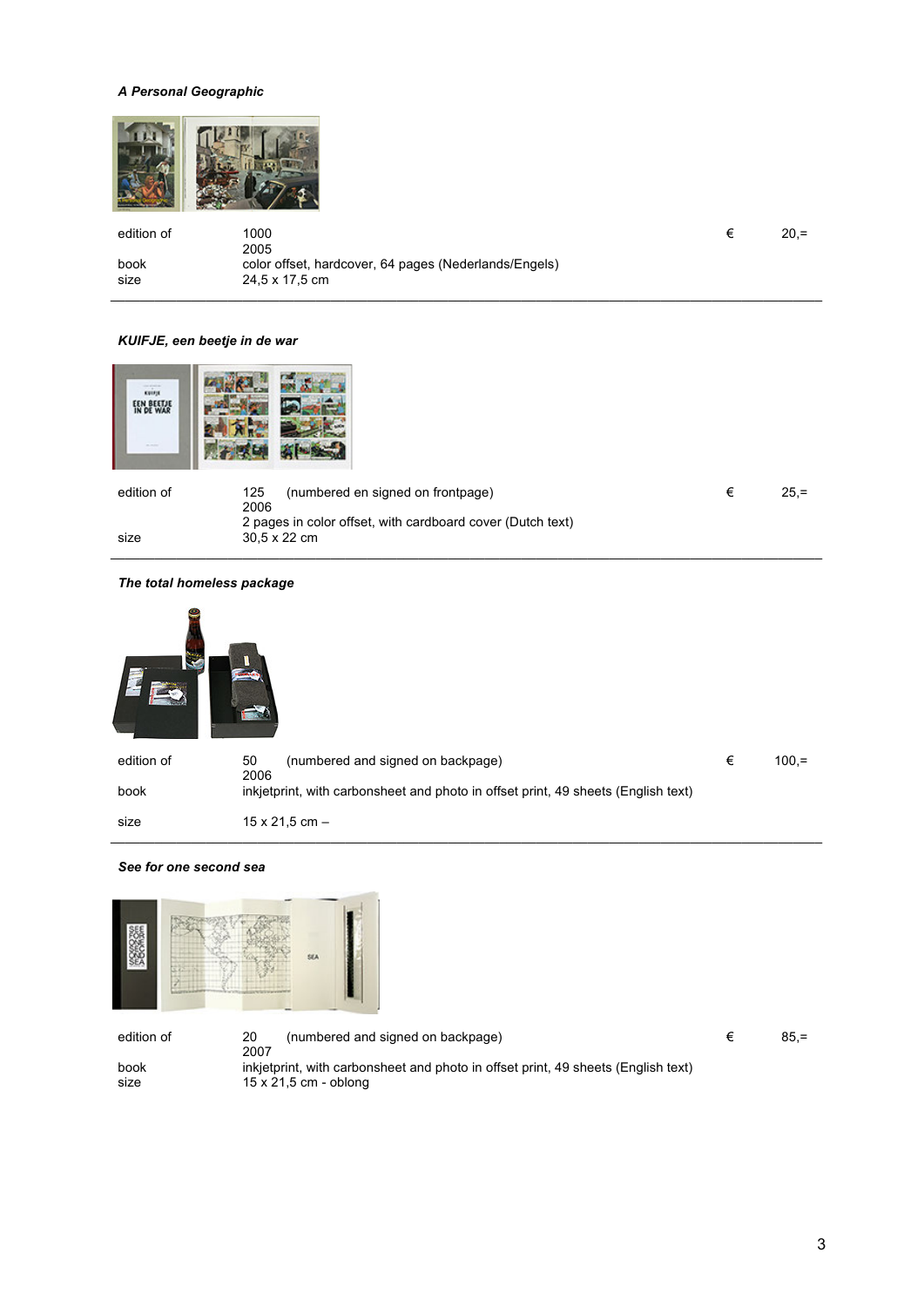# *Confessions & Acknowledgements*



| edition of   | 20<br>(numbered and signed on backpage)<br>2007                                                                   | $125 =$ |
|--------------|-------------------------------------------------------------------------------------------------------------------|---------|
| book<br>size | inkietprint, with carbonsheet and photo in offset print, 49 sheets (English text)<br>$15 \times 21.5$ cm - oblong |         |

# *Need no*

| $-$ Need no<br><b>BOX8188</b><br><b>WASSET CONSULTANTIES</b> | <b>New Ave.</b><br>花布<br>$-$ Nordland $-$<br>atmos trains<br>the performed before the top the form and some the winter station is<br>diama area<br><b>BUNNING</b><br>MODERN CONSULTANCIES<br>--<br><b>Art &amp; McMaring Million Memorie</b><br><b><i>Britain Miles Inc.</i></b><br>FIRST RESIDENCE<br>In action and<br><b>Early to the New York Commission Library</b><br>The boundaries and post-bond the T<br>alleged built by the facts assign<br>affordable that analysis will after |   |        |
|--------------------------------------------------------------|-------------------------------------------------------------------------------------------------------------------------------------------------------------------------------------------------------------------------------------------------------------------------------------------------------------------------------------------------------------------------------------------------------------------------------------------------------------------------------------------|---|--------|
| edition of                                                   | 50<br>(numbered and signed on backpage)<br>2007                                                                                                                                                                                                                                                                                                                                                                                                                                           | € | $80 =$ |
| book                                                         | inkjetprint, with carbonsheet and photo in offset print, 49 sheets (English text)                                                                                                                                                                                                                                                                                                                                                                                                         |   |        |
| size                                                         | $15 \times 21,5$ cm - oblong                                                                                                                                                                                                                                                                                                                                                                                                                                                              |   |        |
|                                                              |                                                                                                                                                                                                                                                                                                                                                                                                                                                                                           |   |        |
| Tongzoen                                                     |                                                                                                                                                                                                                                                                                                                                                                                                                                                                                           |   |        |

| ₹<br><b>TONGZOEN</b><br>3 | wond <b>Will koorts</b><br>koorts that droom                                |        |
|---------------------------|-----------------------------------------------------------------------------|--------|
| edition of                | 50<br>(numbered and signed on last page)<br>2007                            | $15 =$ |
| book                      | inkjetprint on acid free drawing paper 100 pages, wire binding (Dutch text) |        |
| size                      | $15 \times 21.5$ cm - oblong                                                |        |

# *Sleutelgat*

|              | <b>ZO</b>                                                                                                               |   |         |
|--------------|-------------------------------------------------------------------------------------------------------------------------|---|---------|
| edition of   | (numbered and signed on last page)<br>6<br>2007                                                                         | € | $700 =$ |
| book<br>size | inkjetprint on acid free drawing paper and fina art photo paper, 17 sheets (Dutch text)<br>$15 \times 21,5$ cm - oblong |   |         |

# *Keyhole*

| ٠            |                                                                                                                    |   |         |
|--------------|--------------------------------------------------------------------------------------------------------------------|---|---------|
|              |                                                                                                                    |   |         |
| edition of   | 12<br>(numbered and signed on last page)<br>2008                                                                   | € | $700 =$ |
| book<br>size | inkjetprint on acid free drawing paper and fina art photo paper, 17 sheets (English text)<br>15 x 21,5 cm - oblong |   |         |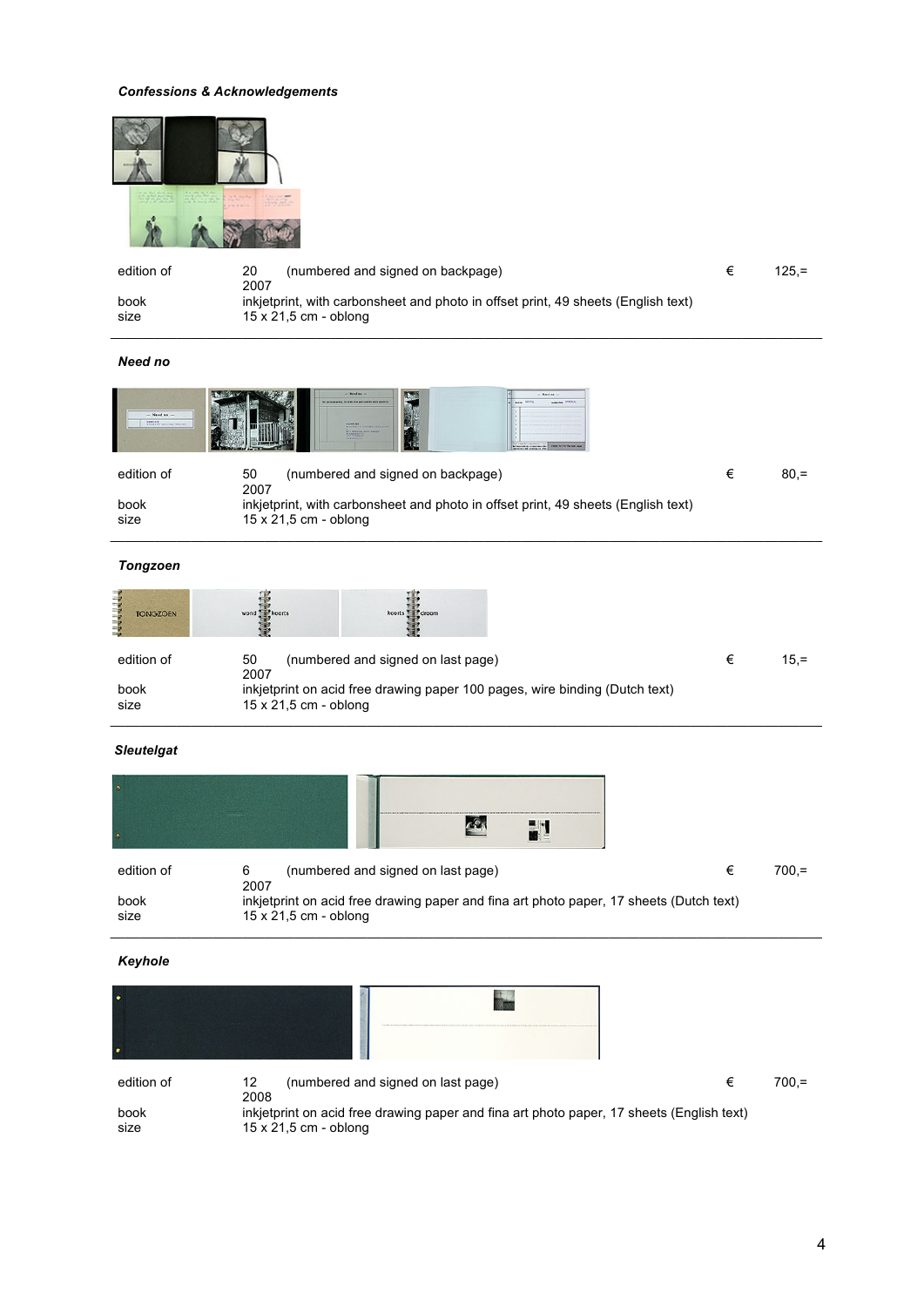#### *Heel Ander Blad*



| oplage:                                     | 2000<br>2009<br>24 pages (Nederlandse tekst), tabloidformaat                                                                |             | € | $5, =$  |
|---------------------------------------------|-----------------------------------------------------------------------------------------------------------------------------|-------------|---|---------|
| <b>Bird needs shelter</b>                   |                                                                                                                             | last copies | € | $60, =$ |
| <b>Let Mining</b><br><b>Gri noch shelte</b> |                                                                                                                             |             |   |         |
| oplage<br>boek<br>formaat                   | 35<br>(ongenummerd, wel gesigneerd)<br>2010<br>inkjetprint, soft cover, 38 pages + fold-out<br>$16.2 \times 21$ cm - staand |             |   |         |

#### *The Man Who Never Experienced Anything*

| who never experienced scretting | <b>Arizonto Mine</b><br>Anathrapology       |                    |   |
|---------------------------------|---------------------------------------------|--------------------|---|
|                                 | -                                           |                    |   |
| edition of                      | 500                                         |                    |   |
|                                 | 40                                          | last signed copies | € |
|                                 | 2010                                        |                    |   |
|                                 | b/w offset, soft cover, 128 pages (English) |                    |   |
|                                 | 17 x 12 cm                                  |                    |   |

 $\_$  , and the set of the set of the set of the set of the set of the set of the set of the set of the set of the set of the set of the set of the set of the set of the set of the set of the set of the set of the set of th

#### *Une Histoire Naturelle*



| edition of | 1000                                                     | $24. =$ |
|------------|----------------------------------------------------------|---------|
|            | 2011                                                     |         |
| book       | full color offset, soft cover, 96 pages (French/English) |         |
| size       | 23 x 17 cm                                               |         |
|            |                                                          |         |

# **Visiting Versailles et les Trianons €** 600,=



edition of 15 (numbered and signed on last page) 2013

book in box ink jet print on 220 g/m<sup>2</sup> Hahnemühle acid free paper, 28 sheets with 25 images, softcover box  $24 \times 32 \times 2$  cm (oblong)  $24 \times 32 \times 2$  cm (oblong)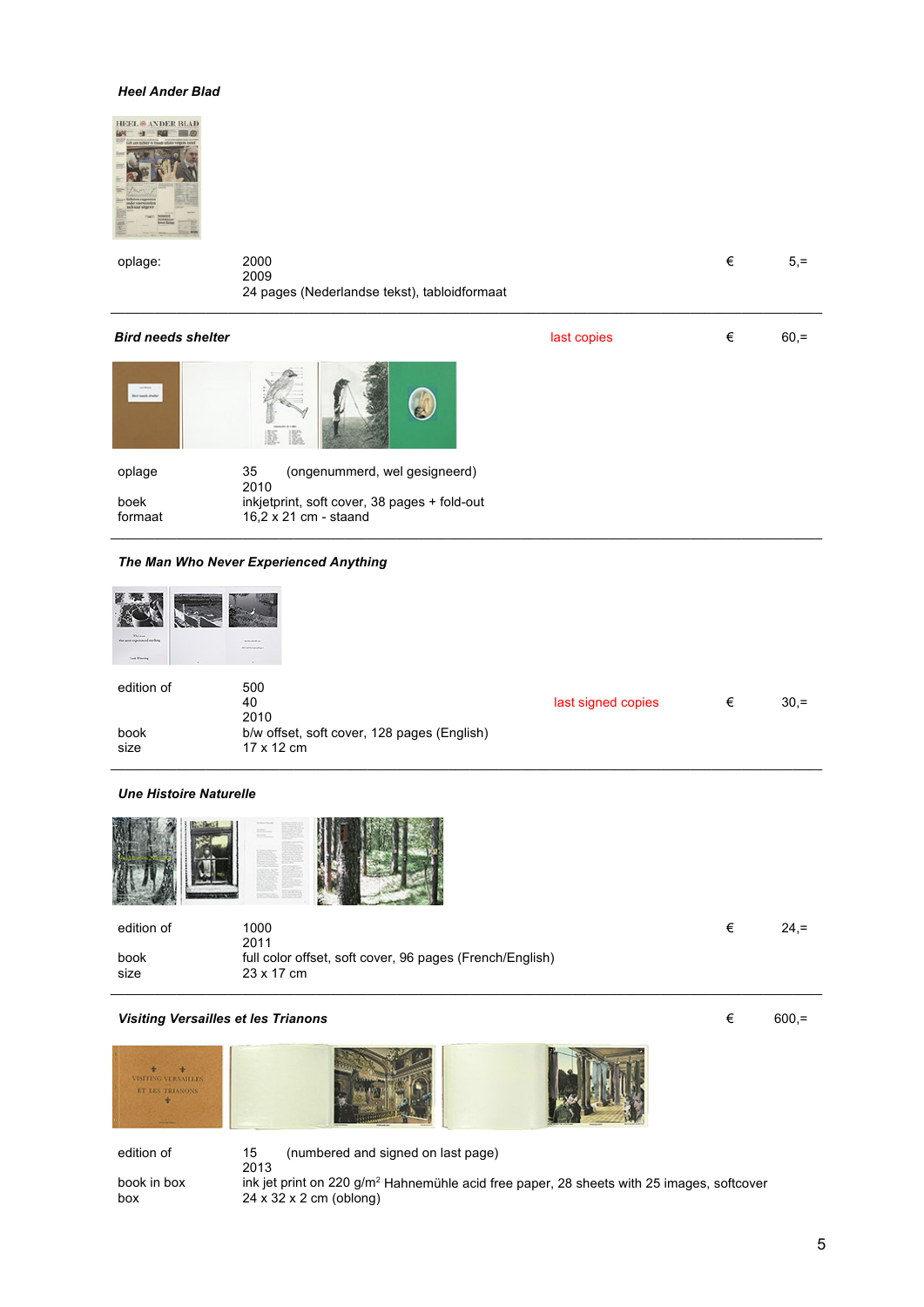

| edition of | (book and photo numbered and signed)<br>15                       |
|------------|------------------------------------------------------------------|
|            | 2013                                                             |
| book       | ink jet print on 220 $g/m^2$ Daler Rowney acid free paper, 16 p. |
|            | + foto on Hahnemuhle Photo Rag Ultra Smooth paper (17 x 28,5 cm) |
| size       | 39 x 27 cm, hardcover                                            |
|            |                                                                  |

(numbered and signed on last page)

ink jet print on 160 g/m<sup>2</sup> BioTop3 acid free paper, 29 pages, hardcover (French text)

 $\_$  , and the state of the state of the state of the state of the state of the state of the state of the state of the state of the state of the state of the state of the state of the state of the state of the state of the

# *Les oiseaux de la nuit* € 125,=





| edition of | (numl<br>30      |
|------------|------------------|
|            | 2013             |
| book       | ink jet print or |
| size       | 19.5 x 14 cm     |

#### *Caves and unknown birds* € 700,=



| edition of | (numbered and signed on last page)<br>10<br>2013                                                 |
|------------|--------------------------------------------------------------------------------------------------|
| book       | ink jet print on 160 g/m <sup>2</sup> BioTop3 acid free paper, 29 pages, hardcover (French text) |
| size       | 19.5 $\times$ 14 cm                                                                              |

# *Blumen und baumstudien* ■ 1.200,=



edition of 10 (numbered and signed on last page) 2016 prints in box ink jet print on 220 g/m<sup>2</sup> Hahnemühle acid free paper, 50 prints, hardcover box 32 x 26 x 3 cm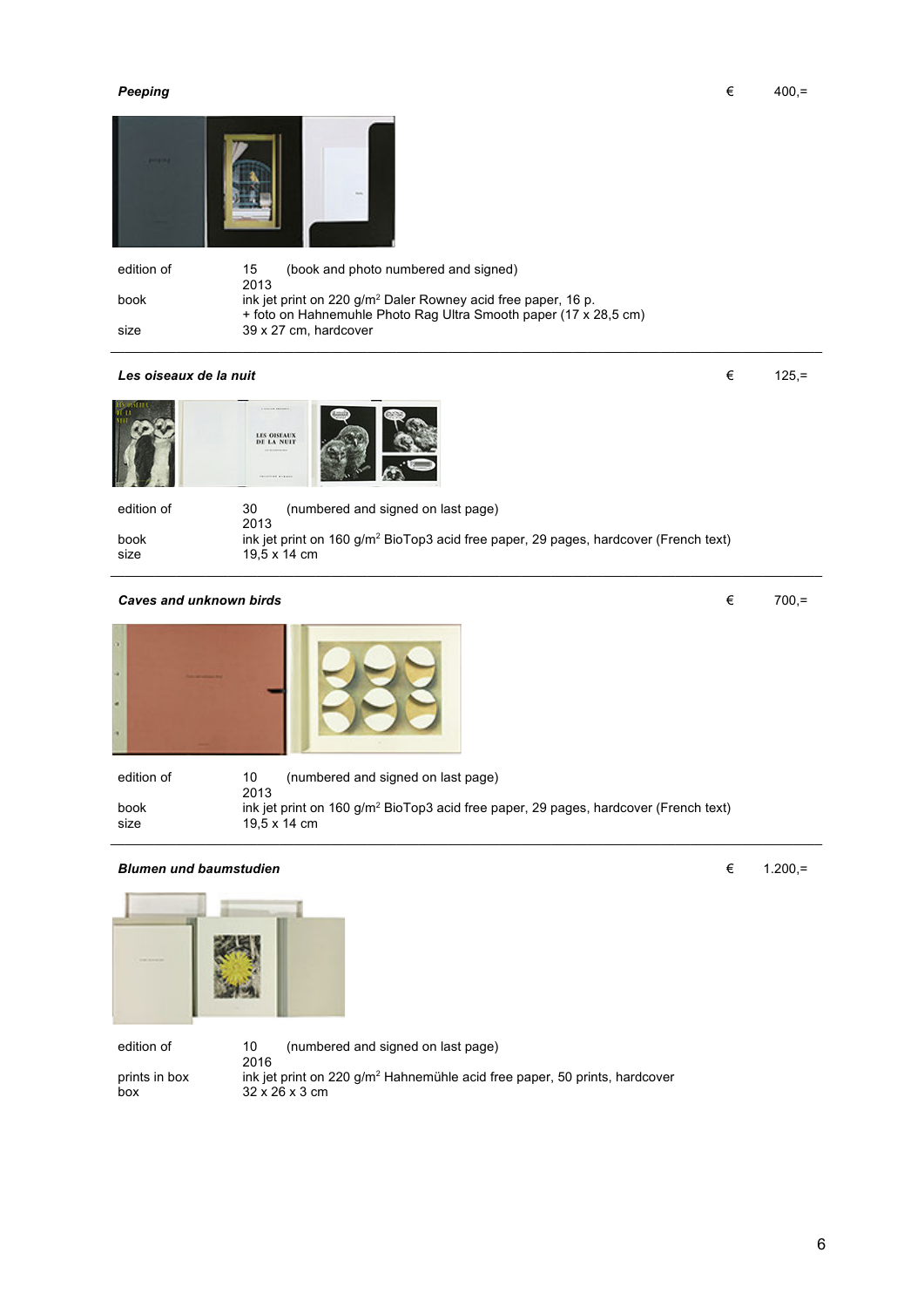#### **Giving and receiving**  $\epsilon$  600,=



edition of 15 (numbered and signed on last page)

2016

book in box ink jet print on 260 g/m<sup>2</sup> Magnani acid free paper, 16 pages (hardcover) and 2 cahiers (English text) box 35,5 x 26 x 3 cm  $\_$  , and the state of the state of the state of the state of the state of the state of the state of the state of the state of the state of the state of the state of the state of the state of the state of the state of the

#### *In the wild*  $\epsilon$  150,=



edition of 25 (numbered and signed on last page) 2017 book ink jet print on 160 g/m<sup>2</sup> Biotop3 acid free paper, 22 pages, hardcover (English text) and 6 foto inkjet prints on Museo Photo Rag 22,5 x 17 cm

 $\_$  , and the set of the set of the set of the set of the set of the set of the set of the set of the set of the set of the set of the set of the set of the set of the set of the set of the set of the set of the set of th

*Bird-watcher/Bird catcher* and the contract extending to the contract extending to the 280,=



| edition of     | 30<br>(numbered and signed on last page)<br>2018                                                                     |
|----------------|----------------------------------------------------------------------------------------------------------------------|
| 3 books in box | ink jet print on $160$ g/m <sup>2</sup> Biotop3 acid free paper                                                      |
|                | 2 books + inserts (2 postcard + 4 poems, hardcover (96 p. each, sewn in loose quires)<br>and 1 booklet (28 p., sewn) |
| box            | $26 \times 19 \times 4$ cm                                                                                           |

# *Les beaux fruits de Picasso* € 1.200,=



edition of 10 (numbered and signed on last page) 2018 book in box ink jet print on 220 g/m<sup>2</sup> Hahnemühle acid free paper, 96p., hardcover box 33 x 26 x 5 cm

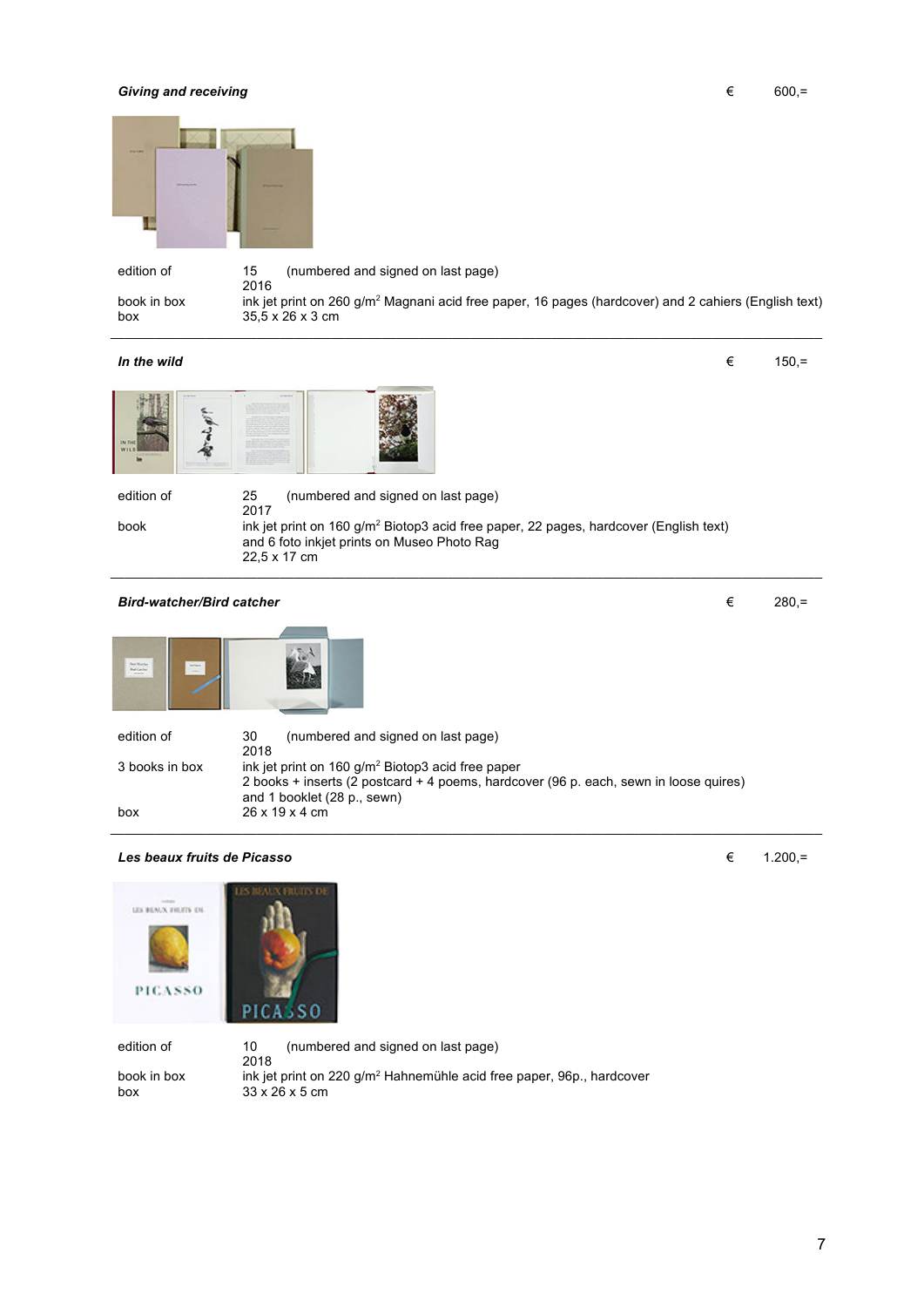#### *This book is a fraud!*  $\epsilon$  100,=



| edition of | (numbered and signed on last page)<br>50<br>2020                                |
|------------|---------------------------------------------------------------------------------|
| book       | ink jet print on 160 g/m <sup>2</sup> Biotop3 acid free paper, 118p., hardcover |
| box        | 15 x 22 cm                                                                      |

# The importance of wandering  $\epsilon$  290,=



| edition of  | (numbered and signed on last page)<br>15                                          |
|-------------|-----------------------------------------------------------------------------------|
|             | 2020                                                                              |
| book in box | ink jet print on 220 g/m <sup>2</sup> Hahnemühle acid free paper, 96p., hardcover |
|             | 22 sheets with 18 reproduced collages, hardcover                                  |
| box         | 20 x 44 cm                                                                        |
|             |                                                                                   |

# $\in$  *145,=*

| <b>CALL &amp; R. E. TATION</b> |                                                                                                                 |
|--------------------------------|-----------------------------------------------------------------------------------------------------------------|
| edition of                     | 30<br>(numbered and signed on last page)<br>2021                                                                |
| book                           | ink jet print on 220 g/m <sup>2</sup> Hahnemühle acid free paper, 24p., softcover<br>+ inserts: booklet and map |
| size                           | 24 x 32 cm                                                                                                      |

# The civic guard portrait groups  $\epsilon$  125,=



edition of **40** (numbered and signed on last page) 2021 book ink jet print on 220 g/m<sup>2</sup> Hahnemühle acid free paper, 28p., softcover size 33 x 24,5 cm